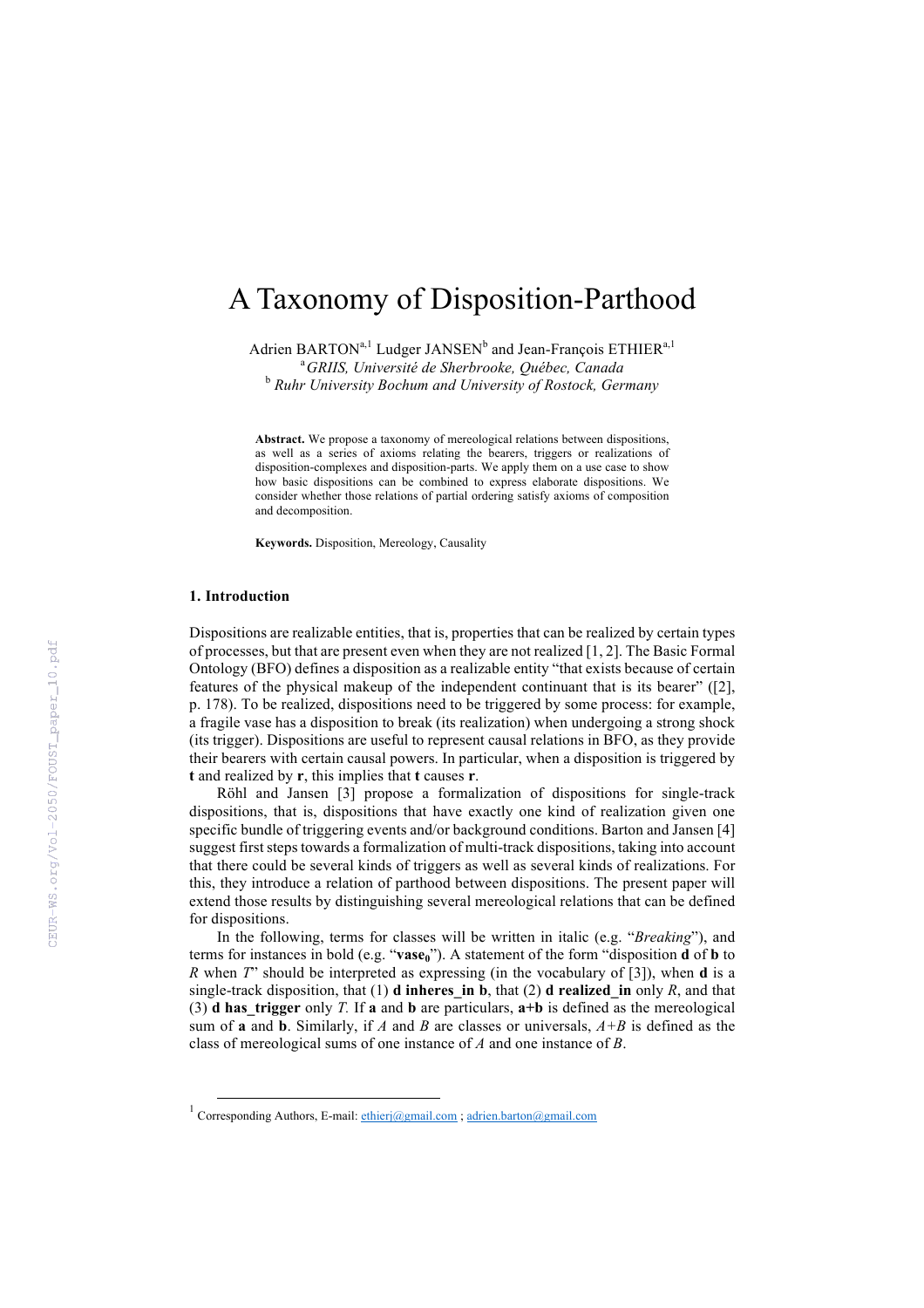We begin in section 2 by introducing three case studies illustrating different kinds of disposition-parthood which we will axiomatize in section 3. Section 4 will demonstrate the expressive power of the combined use of these kinds of dispositionparthood. Section 5 discusses whether disposition-parthood relations are authentic mereological relations and conclude.

### **2. Three case studies**

The dispositional properties of an object and the way they are realized are often quite complex. In order to distinguish different varieties of such complexity, we introduce three case studies: the fragility of a vase, the solubility of a tablet, and the vulnerability of a human to a certain kind of poison.

## *2.1. (Vase): Mod-part and fragility*

The case study (Vase) serves as an illustration for the kind of disposition-parthood that has been discussed in [4] under the more general label "**d-part\_of**". We will call it "**modpart** of " here, in order to distinguish it from other varieties of disposition-parthood. This case study involves the fragile vase **vase**<sub>0</sub>, whose fragility can be formalized as a disposition. Three particular dispositions **disp** break<sub>0</sub>, **disp** crack<sub>0</sub> and **fragility**<sub>0</sub> inhere in  $\mathbf{vase}_0$ , defined as follows:

- **disp\_break**<sup>0</sup> is the disposition of **vase**<sup>0</sup> to *Breaking* when *Strong* shock,
- $\text{disp } \text{crack}_0$  is the disposition of **vase**<sub>0</sub> to *Cracking* when *Light\_shock*,
- **fragility**<sup>0</sup> is the disposition of **vase**<sup>0</sup> to [*Breaking* when *Strong* shock] and [*Cracking* when *Light\_shock*].

We can introduce a relation of disposition-parthood **mod-part** of such that:

- disp break<sub>0</sub> mod-part of fragility<sub>0</sub>
- disp $\operatorname{crack}_0$  mod-part of fragility<sub>0</sub>

We use the modifier "mod", derived from "mode", because **fragility**<sup> $0$ </sup> has two possible pathways, or modes, of being realized: via **disp** break<sub>0</sub> or via **disp** crack<sub>0</sub>. We will now introduce two alternative kinds of disposition-parthood relations.

#### *2.2. (Tablet): Add-part and solubility*

The case study (Tablet) involves a medication tablet **tablet**<sub>0</sub>, composed of two halves **half-tablet**<sub>1</sub> and **half-tablet**<sub>2</sub> – that are both **part of tablet**<sub>0</sub>. Let's introduce the following dispositions:

- **solubility**<sup>0</sup> is the disposition of **tablet**<sup>0</sup> to *Dissolving* when *Object in solvent*,
- **is the disposition of**  $**half-tablet**<sub>1</sub>$  **to** *Dissolving* **when** *Object\_in\_solvent*,
- **solubility**<sub>2</sub> is the disposition of **half-tablet**<sub>2</sub> to *Dissolving* when *Object\_in\_solvent.*

We can introduce another relation of disposition-parthoood **add-part** of such that: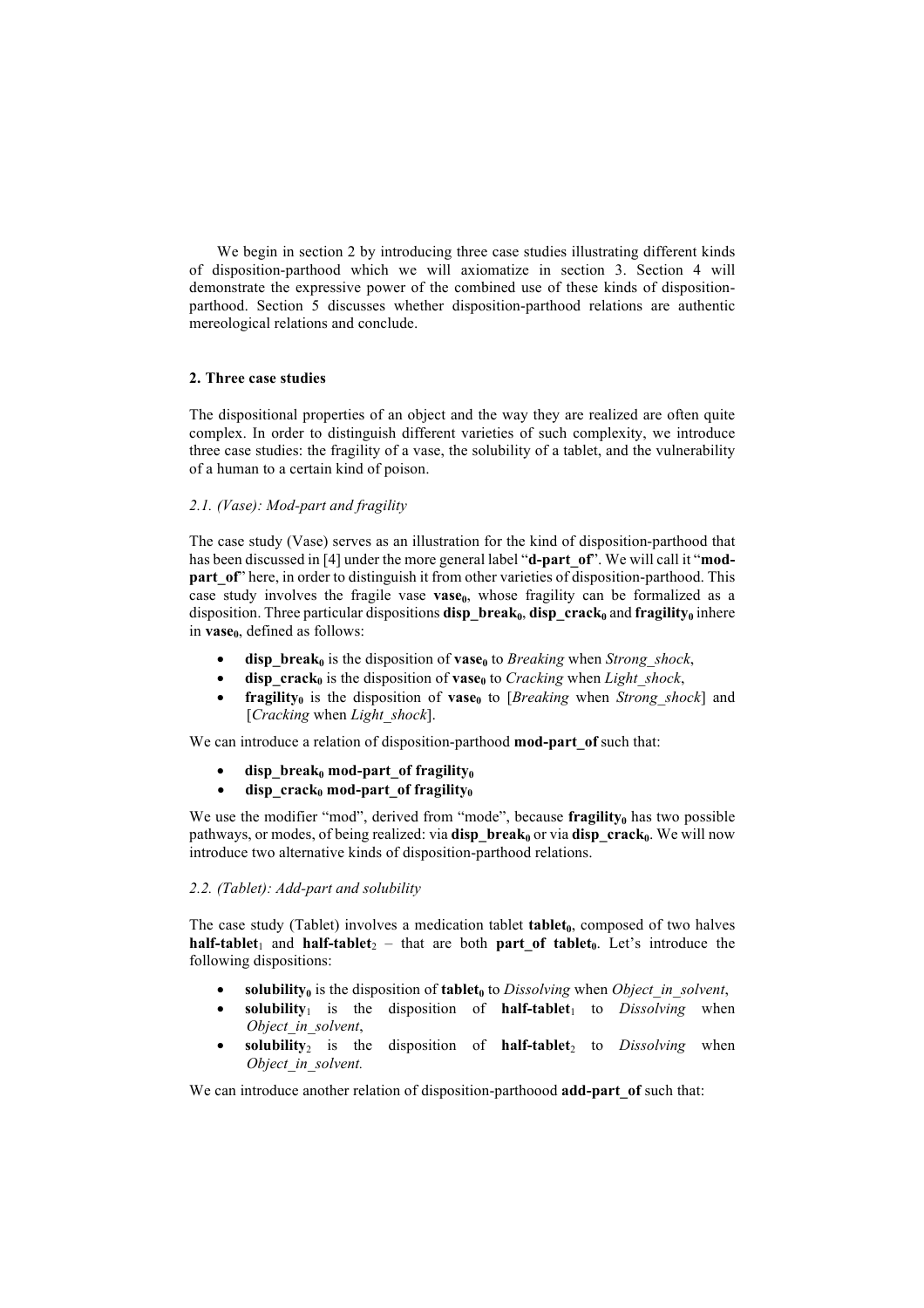# $solvability<sub>1</sub> add-part of solubility<sub>0</sub>$

## solubility<sub>2</sub> add-part of solubility<sub>0</sub>

The modifier "add" is derived from "additive": the dissolving processes of both **halftablet**<sub>1</sub> and **half-tablet**<sub>2</sub> compose the realization of **solubility**<sub>0</sub>, and the triggers of the former two compose the trigger of the latter.

## *2.3. (Poison): Chain-part and vulnerability*

The case study (Poison) involves a person Mr. Jones vulnerable to a given kind of poison, that causes cardiac arrest and consequently (cerebral) death. Let's introduce the following dispositions:

- **vulnerability\_heart0** is the disposition of **Jones** to *Cardiac arrest* when *Poison ingestion*,
- **heart**  $\text{need}_0$  is the disposition of **Jones** to *Death* when *Cardiac arrest*,
- **vulnerability** heart & life<sub>0</sub> is the disposition of **Jones** to *Cardiac arrest* + *Death* when participating in an instance of *Poison ingestion.*

We introduce another relation of disposition-parthoood **chain-part** of such that:

- vulnerability heart<sub>0</sub> chain-part of vulnerability heart  $\&$  life<sub>0</sub>
- **heart** need<sub>0</sub> **chain-part** of vulnerability heart  $\&$  life<sub>0</sub>

We use the modifier "chain" because the realization of **vulnerability** heart<sub>0</sub> triggers **heart** need<sub>0</sub>, thus creating a causal chain.

## **3. Axiomatization**

As will become clear later, the relations **add-part\_of** and **chain-part\_of** share several commonalities. Thus, we introduce a relation **aggreg-part\_of**, of which both are subrelations. We also introduce a general relation of dispositional-parthood noted **disppart** of, of which **mod-part** of and **aggreg-part** of are subrelations. All these relations are subrelations of the general **part** of relation, which is axiomatized in the Relation Ontology [5] (cf. Table 1).

**part\_of disp-part\_of mod-part\_of aggreg-part\_of add-part\_of chain-part\_of**

#### **Table 1:** Taxonomy of parthood relations

The respective relations of proper parthood will be denoted by adding "**proper\_**" in the name – e.g., **proper mod-part of**. We define a disp-complex (resp. mod-complex, aggreg-complex, etc.) as a disposition that has some proper disp-part (resp. mod-part, aggreg-part, etc.). I.e., for "[x]"="disp", "mod", "aggreg", "add" or "chain":

**d**<sub>0</sub> **instance** of  $[x]$ -complex : $\Leftrightarrow$  (**Bd**, **d** proper  $[x]$ -part of  $d_0$ )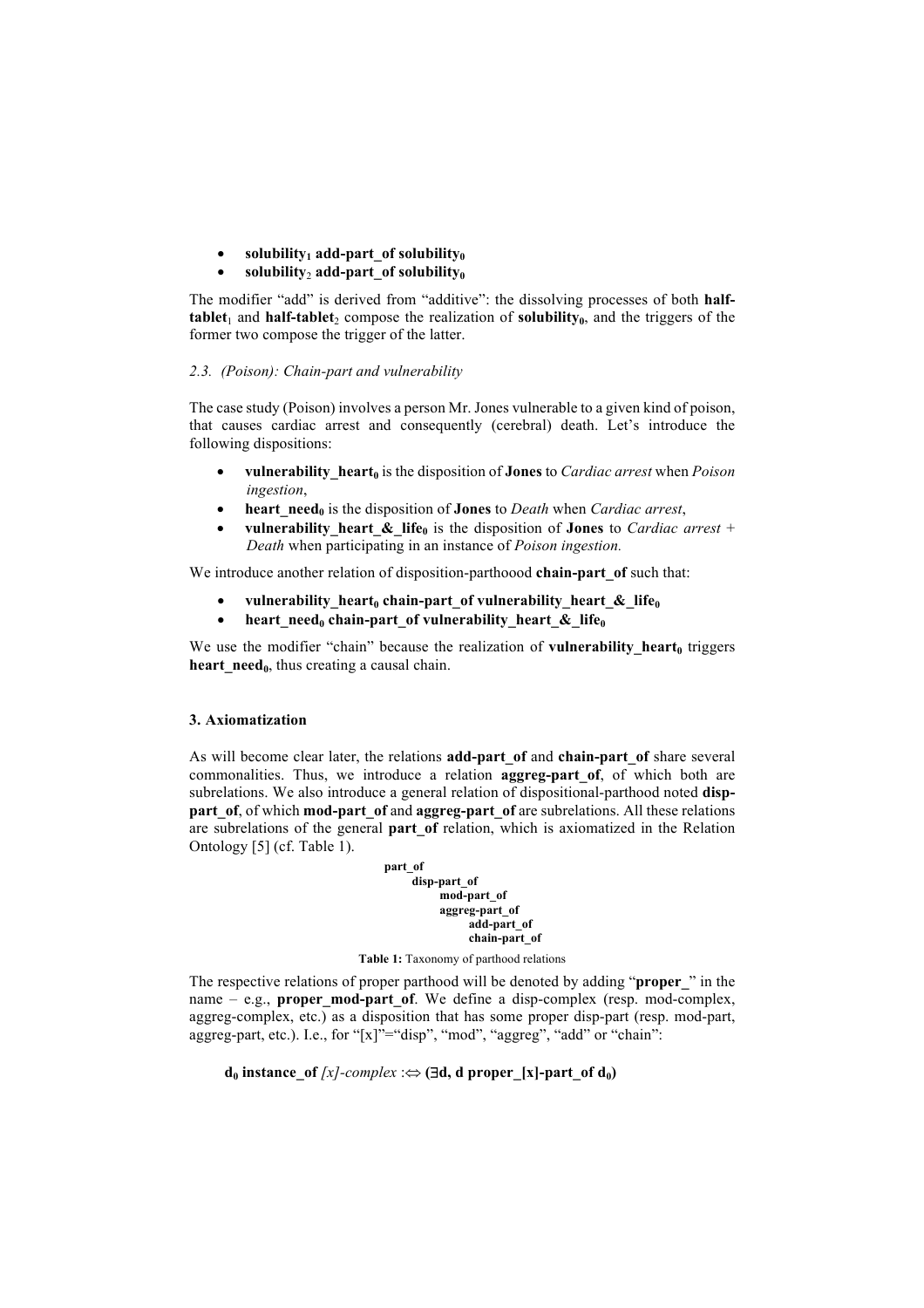#### *3.1. Bearer and disp-part\_of*

The bearer of a disp-part is a (proper or improper) part of the bearer of the disp-complex:

```
(DISP-BEARER)
d_1 disp-part of d_0 \Rightarrow [(d_0 \text{ in } b_0 \wedge d_1 \text{ in } b_0 \wedge d_1 \text{ in } b_1) \Rightarrow b_1 part of b_0]
```
In (Tablet), the bearer of **solubility**<sub>1</sub> (resp. **solubility**<sub>2</sub>) is **half-tablet**<sub>1</sub> (resp. **half-tablet**<sub>2</sub>), which is a part of **tablet**<sup>0</sup>. In (Vase), the bearers of **fragility**<sup>0</sup>, **disp crack**<sup>0</sup> and  $\overrightarrow{disp\,\, break_0}$  are the same, namely  $\overrightarrow{vase_0}$ . Similarly, in (Poison), the bearers of **vulnerability heart**<sub>0</sub>, heart need<sub>0</sub>, and **vulnerability heart & life**<sub>0</sub> are the same, namely **Jones**. However, we will see later in section 4.2 with the domino case study that the bearer of a mod-part (resp. chain-part) is not always identical to the bearer of a modcomplex (resp. chain-complex).

#### *3.2. Realization and disp-part\_of*

We will now turn to the axioms concerning the realization of a disp-complex. In the general case, if a disp-complex is realized in a process, then at least one of its proper disp-parts is realized in a part of this process:

(DISP-REALIZATION)  $(d_0$  **instance** of *Disp-complex*  $\land$  **d**<sub>0</sub> **realized** in r<sub>0</sub>)  $\Rightarrow$  $(\exists d_1, \exists r_1, d_1 \text{ proper disp-part of } d_0 \wedge r_1 \text{ part of } r_0 \wedge d_1 \text{ realized in } r_1)$ 

As we will now see, both **mod-part\_of** and **aggreg-part\_of** satisfy more specific axioms. A mod-complex is realized in a process if and only if at least one of its mod-parts is realized in this very same process:

(MOD-REALIZATION)  $(\mathbf{d}_0 \text{ instance of } \text{Mod-complex} \wedge \mathbf{d}_0 \text{ realized in } \mathbf{r}_0) \Leftrightarrow$  $(\exists d_1, d_1 \text{ proper mod-part of } d_0 \wedge d_1 \text{ realized in } r_0)$ 

In (Vase), **fragility**<sub>0</sub> is realized in a process (instance of *Cracking* or *Breaking*) if and only if either **disp\_crack**<sup>0</sup> or **disp\_break**<sup>0</sup> is realized in this process. Things are different for aggreg-parthood. If an aggreg-complex is realized in a process, then all its aggregparts are realized in a part of this process:

(AGGREG-REALIZATION)  $(d_0$  **instance** of *Aggreg-complex*  $\land$   $d_0$  **realized** in  $r_0$   $\Rightarrow$  $[\forall d_1, d_1$  **proper** aggreg-part of  $d_0 \Rightarrow (\exists r_1, d_1 \text{ realized in } r_1 \wedge r_1 \text{ part of } r_0)]$ 

In (Tablet), if **solubility**<sup>0</sup> is realized in **dissolving**<sup>0</sup>, its aggreg-parts **solubility**<sup>1</sup> and **solubility**<sup>2</sup> are both realized, respectively in **dissolving**<sup>1</sup> and **dissolving**<sup>2</sup> (that are both parts of dissolving<sub>0</sub>). In (Poison), if vulnerability\_heart\_life<sub>0</sub> is realized in  $cardiac_1$  arrest<sub>0</sub>+death<sub>0</sub>, its aggreg-parts **vulnerability** heart<sub>0</sub> and heart need<sub>0</sub> are both realized, respectively in **cardiac** arrest<sub>0</sub> and **death**<sub>0</sub>.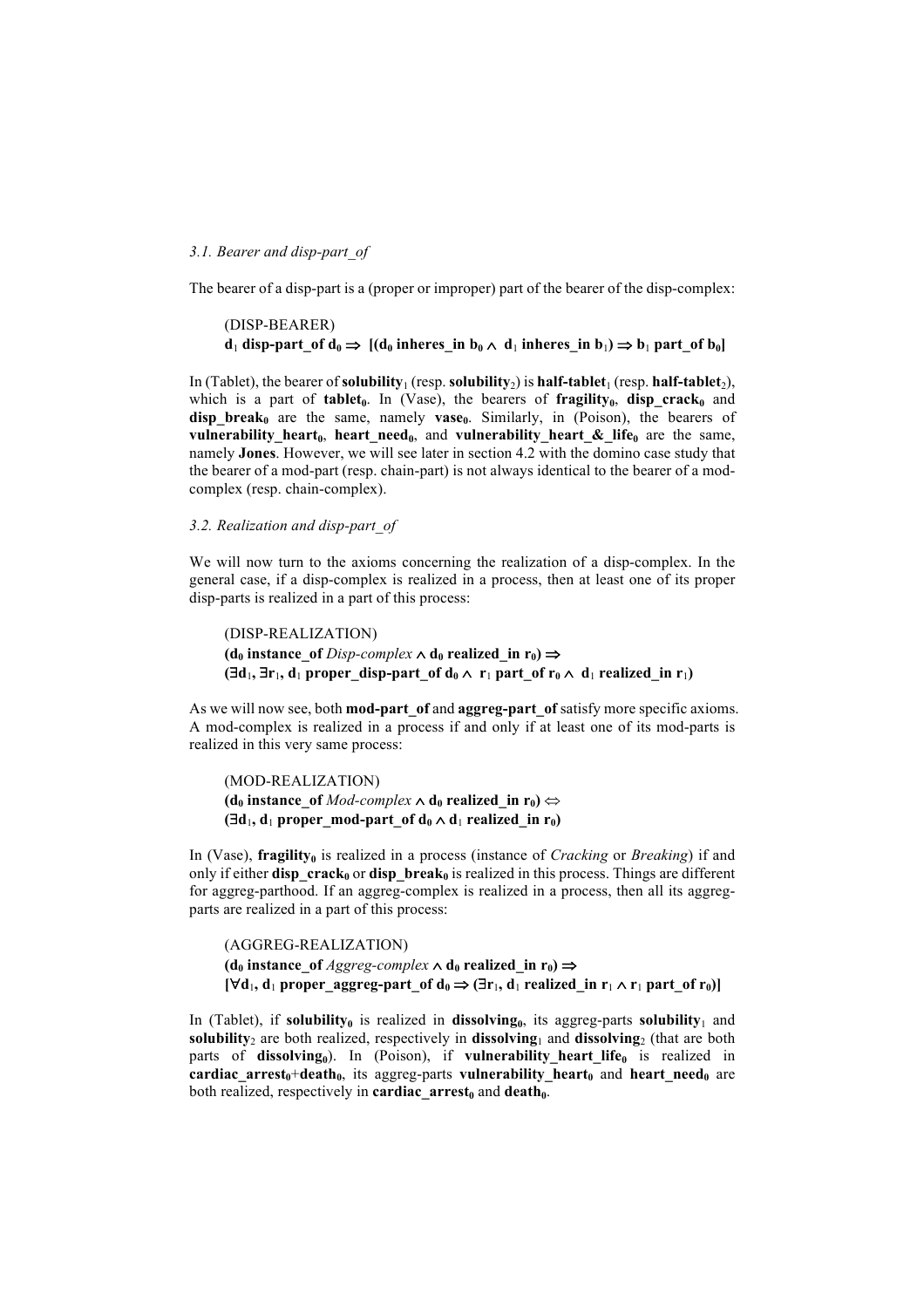Note however that if an aggreg-part is realized, this does not imply anything for the realization of the aggreg-complex. For example, if **half-tablet**<sub>1</sub> dissolves, this does not imply the dissolving of **tablet** $_0$  – as **half-tablet**<sub>2</sub> may not dissolve (in case it is not put into a solvent). Similarly, in (Poison), Jones might undergo some cardiac arrest which is not due to the ingestion of poison, in which case **heart** need<sub>0</sub> will be realized without **vulnerability heart**  $\&$  **life<sub>0</sub>** being realized (because it was not triggered by any ingestion of poison).

## *3.3. Trigger and disp-part\_of*

We will now turn to the axioms concerning the triggers of a disp-complex. In general, if a disp-complex is triggered, then at least one of its proper disp-parts is triggered.

(DISP-TRIGGER)  $(\mathbf{d}_0 \text{ instance of } Disp\text{-complex} \wedge \mathbf{d}_0 \text{ has trigger } \mathbf{t}_0) \Rightarrow$  $(\exists d_1, \exists t_1, d_1 \text{ proper disp-part of } d_0 \wedge d_1 \text{ has trigger } t_1)$ 

Again, both **mod-part\_of** and **aggreg-part\_of** satisfy more specific axioms. A modcomplex is triggered by a process if and only if at least one of its mod-parts is triggered by this very process:

(MOD-TRIGGER)  $(\mathbf{d}_0 \text{ instance of } Mod\text{-}complex \wedge \mathbf{d}_0 \text{ has trigger } \mathbf{t}_0) \Leftrightarrow$  $(\exists d_1, d_1$  proper\_mod-part\_of  $d_0 \wedge d_1$  has\_trigger  $t_0$ )

In (Vase), **fragility**<sup>0</sup> is triggered by a process (an instance of *Light shock* or *Strong shock*) if and only if either **disp** crack<sub>0</sub> or **disp** break<sub>0</sub> is triggered by this process. However, if an aggreg-complex is triggered, then *all* its aggreg-parts are triggered:

(AGGREG-TRIGGER)  $(\mathbf{d}_0 \text{ instance of } \text{Aggreg-complex} \wedge \mathbf{d}_0 \text{ has trigger } \mathbf{t}_0) \Rightarrow$  $[\forall d_1, d_1$  proper aggreg-part of  $d_0 \Rightarrow (\exists t_1, d_1$  has trigger  $t_1)$ ]

In (Poison), if **vulnerability** heart  $\&$  life<sub>0</sub> is triggered by **ingestion poison**<sub>0</sub>, its aggreg-parts **vulnerability\_heart**<sup>0</sup> and **heart\_need**<sup>0</sup> are both triggered, respectively by ingestion\_poison<sub>0</sub> and the **cardiac\_arrest**<sub>0</sub> that followed. More specifically, if an addcomplex is triggered by a process, then any of its add-parts is triggered by *a part* of this process:

(ADD-TRIGGER)  $(\mathbf{d}_0 \text{ instance of } Add\text{-complex} \wedge \mathbf{d}_0 \text{ has trigger } \mathbf{t}_0) \Rightarrow$  $[\forall d_1, d_1$  proper add-part of  $d_0 \Rightarrow (\exists t_1, d_1$  has trigger  $t_1 \wedge t_1$  part of  $t_0$ )]

In (Tablet), if **solubility**<sup>0</sup> is triggered by **tablet**<sup>0</sup> in solvent, its add-parts **solubility**<sub>1</sub> and **solubility**<sub>2</sub> are both triggered, respectively by the processes **half-tablet**<sub>1</sub> in solvent and **half-tablet**<sub>2</sub> in solvent (that are both parts of the process **tablet**<sup>0</sup> in solvent).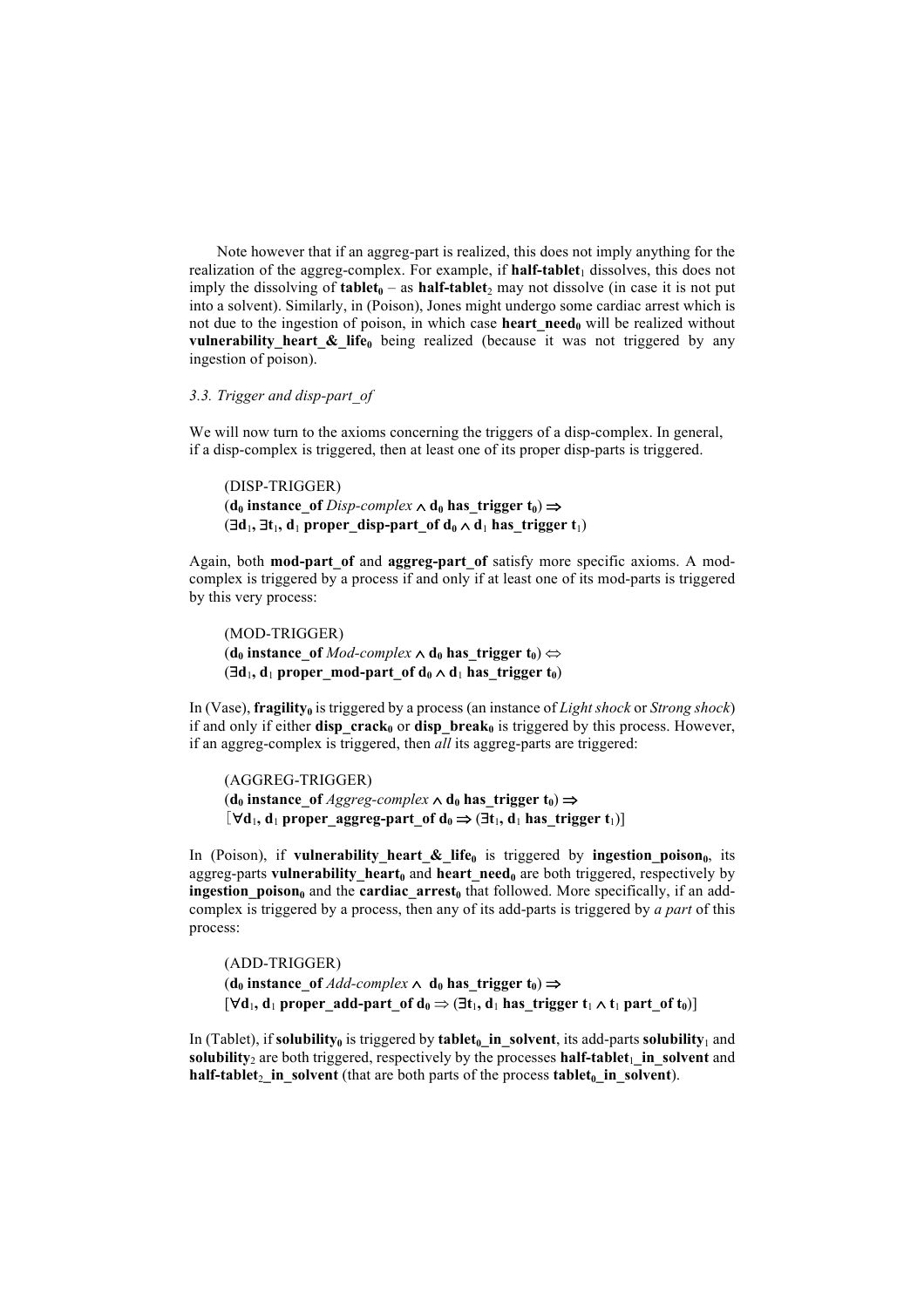Note that replacing **add-part\_of** by **chain-part\_of** in the axiom (ADD-TRIGGER) does not lead to a true statement: as a matter of fact, when **vulnerability** heart  $\&$  life<sub>0</sub> is triggered by **poison ingestion**<sub>0</sub>, the disposition **heart need**<sub>0</sub> is triggered by **cardiac** arrest<sub>0</sub>, which is not a part of **poison** ingestion<sub>0</sub>.

However, on top of (AGGREG-TRIGGER), we can state that the trigger of a chaincomplex is the trigger of one of its chain-parts:

(CHAIN-TRIGGER)  $(\mathbf{d}_0 \text{ instance of } Chain-complex \wedge \mathbf{d}_0 \text{ has trigger } \mathbf{t}_0) \Rightarrow$  $(\exists d_1, d_1 \text{ proper chain-part of } d_0 \wedge d_1 \text{ has trigger } t_0)$ 

In (Poison), the trigger of **vulnerability** heart  $\&$  life<sub>0</sub> is poison ingestion<sub>0</sub>, which is a trigger of **vulnerability** heart<sub>0</sub>.

Note, however, that if an aggreg-part is triggered, this does not imply anything for the triggering of the aggreg-complex. For example, in  $(Tablet)$ , if **solubility**<sub>1</sub> is triggered by **half-tablet**<sub>1</sub> in solvent, this does not imply the triggering of **solubility**<sub>0</sub> – as the solubility<sub>2</sub> of half-tablet<sub>2</sub> may not be triggered (in case half-tablet<sub>2</sub> is not put into a solvent). Similarly, in (Poison), Jones might undergo some cardiac arrest which is not due to the ingestion of poison, in which case **heart need**<sup> $0$ </sup> is triggered without **vulnerability** heart  $\&$  life<sub>0</sub> being triggered.

## **4. Composition of various disposition-parthood relations**

We will now show how we can use disposition-parthood relations to combine basic dispositions into mereological complexes, by developing case studies involving dominos.

#### *4.1. Domino arrangement*

Let's consider five dominos **domino**<sub>i</sub> (for any integer  $i \in [0,4]$ ) vertically placed on their short edge, such that they will fall if pushed. Each **dominoi** is thus the bearer of a disposition **unstability** $\leftarrow$ **i** that is realized by **domino**<sub>i</sub> falling to the left (a process that is an instance of the defined class  $Fall_{\leftarrow i}$ ) and triggered when **domino**<sub>i</sub> is pushed to the left  $(Push_{\leftarrow i})$ ; and the disposition **unstability**<sub> $\rightarrow i$ </sub> realized by **domino**<sub>i</sub> falling to the right  $(Fall_{\rightarrow i})$  when **domino**<sub>i</sub> is pushed to the right  $(Push_{\rightarrow i})$ . It also has a disposition **unstability** $\rightarrow$ **i**  $\leftarrow$  to fall to either side (*Fall<sub>i</sub> equivalentTo* (*Fall*<sub> $\leftarrow$ </sub> or *Fall* $\rightarrow$ )) when pushed (*Push<sub>i</sub> equivalentTo* (*Push<sub>* $\leftarrow i$ *</sub>* or *Push*<sub> $\rightarrow i$ </sub>)). We can characterize this by stating:

- **unstability**  $\rightarrow$ **i**  $/$   $\leftarrow$ **<b>i realized** in only *Fall*<sub>i</sub>
- **unstability**  $\rightarrow$ *i*  $\leftarrow$ **i has** trigger only  $Push_i$

However, those two relations do not express the information that a  $Push_{\leftarrow i}$  always leads to a *Fall*<sub> $\leftarrow i$ </sub>, and that a *Push*<sub> $\rightarrow i$ </sub> always leads to a *Fall* $\rightarrow$ *i*. Therefore, it is more informative to say that **unstability** is in the two mod-parts **unstability** is and **unstability** is and to ascribe the respective realizations and triggers to the mod-parts:

- **unstability** $\rightarrow$ **i mod-part** of **unstability** $\rightarrow$ **i** / $\leftarrow$ **i**
- $i \in \mathbb{R}$  **unstability** $\leftrightarrow$ **i** / $\leftrightarrow$ **i** *mod-part* of **unstability**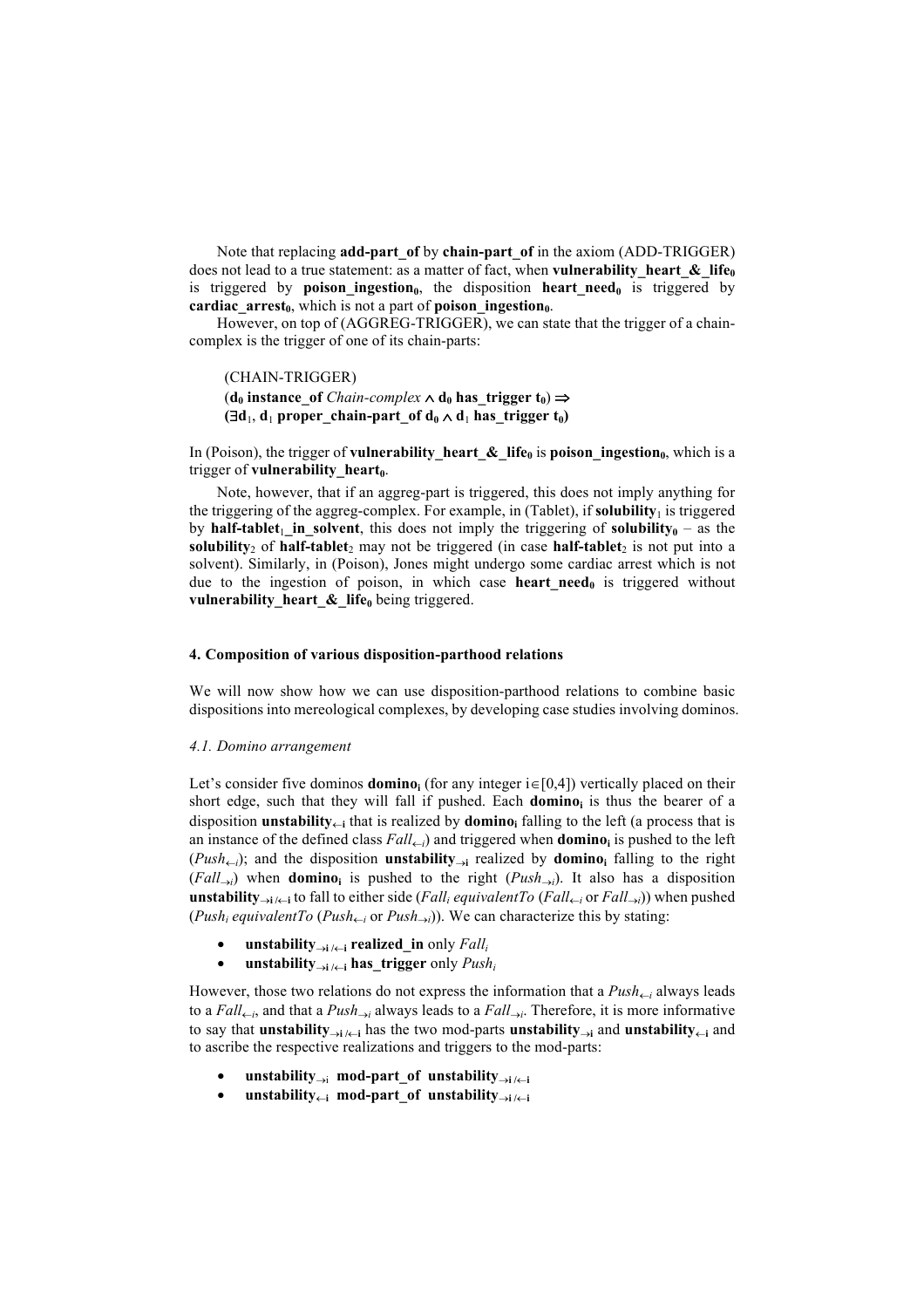The five dominos 0 to 4 are arranged as illustrated on figure 1a below (dominos 5 to 8 from figure 1b will be considered later):



**domino**<sub>2</sub> is placed to the right (when seen from the domino's side) of **domino**<sub>1</sub>, such that when **domino**<sub>1</sub> falls to the right, it pushes **domino**<sub>2</sub> to the right; therefore, in this configuration, the endphase of an instance of  $Fall_{\rightarrow l}$  is also an instance of  $Push_{\rightarrow 2}$ .

Let's define **unstability** $\rightarrow$ 1, $\rightarrow$ 2 as the disposition of **domino**<sub>1</sub> and **domino**<sub>2</sub> to fall to the right (a process named  $Fall_{\rightarrow l \rightarrow 2} = Fall_{\rightarrow l} + Fall_{\rightarrow 2})$  when **domino**<sub>1</sub> is pushed to the right ( $Push_{\rightarrow l}$ ). We have:

- **unstability** $\rightarrow$ **1**, $\rightarrow$ **2 realized\_in** only  $Fall_{\rightarrow}$ *1* $\land$  $\rightarrow$ 2
- **unstability** $\rightarrow$ 1, $\rightarrow$ 2 **has\_trigger** only *Push* $\rightarrow$ 1

However, those two relations do not express the information that there is a causal chain. Therefore, it is more informative to write that **unstability** $\rightarrow$ **1.** $\rightarrow$ **2** is a chain-complex composed by two chain-parts **unstability** $\rightarrow$ **1** and **unstability** $\rightarrow$ **2**:

- **unstability** $\rightarrow$ **1 chain-part** of **unstability** $\rightarrow$ **1.** $\rightarrow$ **2**
- **unstability** $\rightarrow$ **2 chain-part** of **unstability** $\rightarrow$ **1.** $\rightarrow$ **2**

Suppose that **domino**<sub>3</sub> is placed next to **domino**<sub>1</sub>, such that when one of these falls, it does not push the other. Then, the system **domino**<sub>1+3</sub> = **domino**<sub>1</sub> + **domino**<sub>3</sub> has a disposition **unstability**<sub> $\rightarrow$ 1: $\rightarrow$ 3</del> of both dominos falling to the right (*Fall* $\rightarrow$ <sub>*l* $\land$  $\rightarrow$ 3</sub> = *Fall* $\rightarrow$ *l* +</sub> *Fall* $\rightarrow$ 3) when both dominos are pushed to the right (*Push* $\rightarrow$ <sub>1</sub> $\rightarrow$ <sup>3</sup></sub> = *Push* $\rightarrow$ <sub>1</sub> + *Push* $\rightarrow$ 3):

- **unstability** $\rightarrow$ 1: $\rightarrow$ 3 **realized** in only *Fall* $\rightarrow$ 1 $\rightarrow$ 3
- **unstability** $\rightarrow$ <sup>1</sup> $\rightarrow$ 3</sub> **has** trigger only  $Push \rightarrow$ 10<sup>3</sup>

However, those two relations do not express the information that when an instance **push** $\rightarrow$ **1** + **push** $\rightarrow$ **3** causes an instance of **fall** $\rightarrow$ **1** + **fall** $\rightarrow$ **3**, it is **push** $\rightarrow$ **1** that causes **fall** $\rightarrow$ **1**, and  $push_{\rightarrow 3}$  that causes  $fall_{\rightarrow 3}$ . Therefore, it is more informative to write that **unstability** $\rightarrow$ 1: $\rightarrow$ **3** is an add-complex with two proper add-parts **unstability** $\rightarrow$ **1** and  $unstability<sub>→3</sub>:$ 

- $\text{unstability}_{\rightarrow 1}$  add-part\_of unstability $\rightarrow$ 1: $\rightarrow$ 3
- unstability $\rightarrow$ <sup>3</sup> add-part of unstability $\rightarrow$ <sup>1: $\rightarrow$ 3</sub></sup>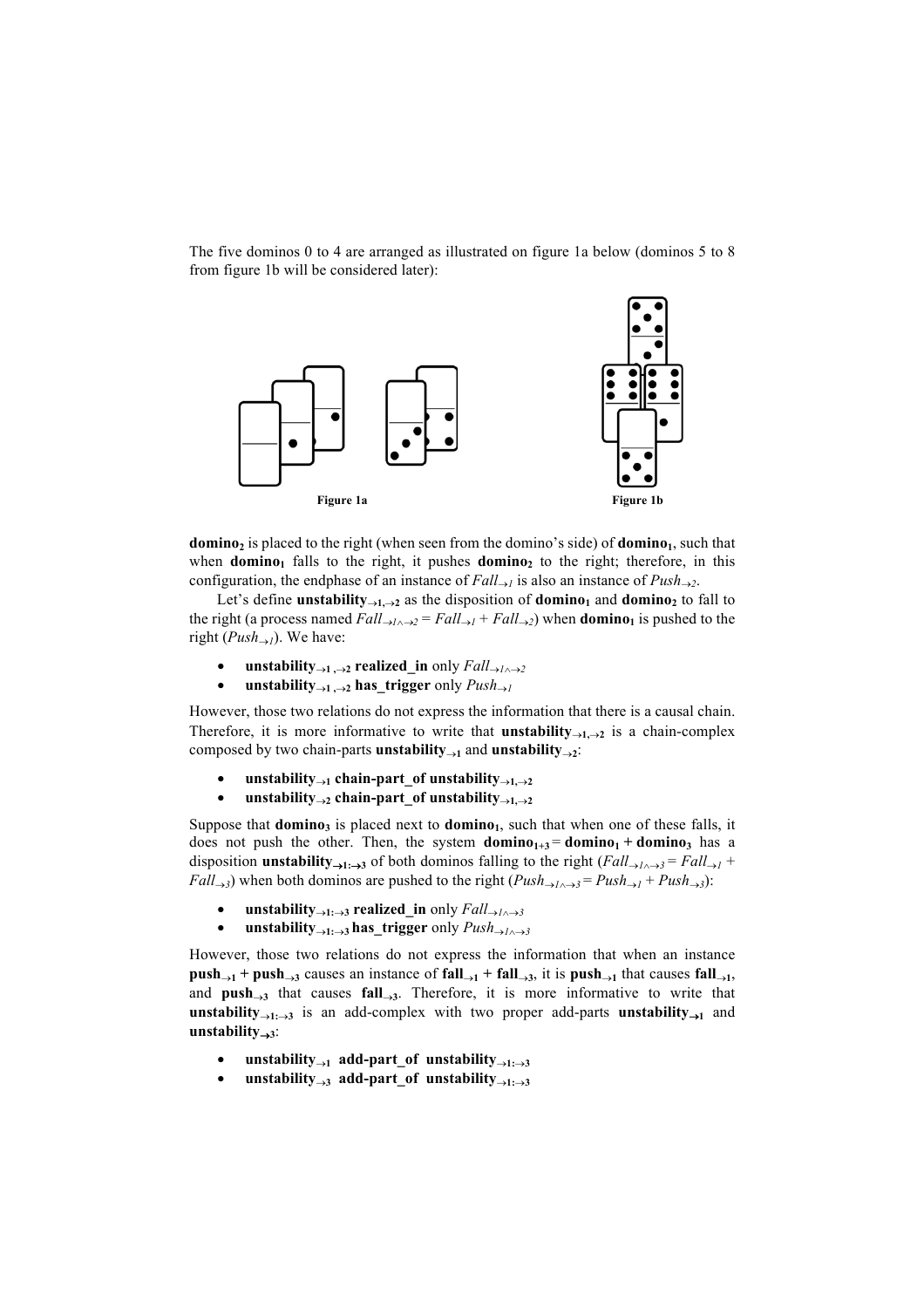**domino<sub>4</sub>** is placed to the right of **domino**<sub>3</sub> (like **domino**<sub>2</sub> was placed to the right of **domino**<sub>1</sub>), such that when **domino**<sub>3</sub> falls to the right, it pushes **domino**<sub>4</sub> to the right. The disposition to  $Fall_{\rightarrow 3\land \rightarrow 4}$  when  $Push_{\rightarrow 3}$  is noted **unstability** $\rightarrow$ 3, $\rightarrow$ 4.

Finally, **domino**<sub>0</sub> is placed to the left of **domino**<sub>1</sub>, such that when **domino**<sub>1</sub> falls to the left, it pushes **domino**<sub>0</sub> to the left. The chain-complex disposition to  $Fall_{\leftarrow l \wedge \leftarrow 0}$  when  $Push_{\leftarrow I}$  is noted **unstability** $_{\leftarrow I, \leftarrow 0}$ .

## *4.2. Composition of mod-part\_of and chain-part\_of*

We can now combine these dispositions into more complex dispositions. **domino**<sub>12</sub> = **domino<sub>1</sub> + domino**<sub>2</sub> falls to the right (*Fall* $\rightarrow$ *1* $\rightarrow$ *2*) when **domino**<sub>1</sub> is pushed to the right  $(Push_{\rightarrow}l)$ , and **domino**<sub>1,0</sub> falls to the left  $(Fall_{\leftarrow}l_{\wedge\leftarrow}l)$  when **domino**<sub>1</sub> is pushed to the left  $(Push_{\leftarrow}I)$ . We can introduce the corresponding disposition **unstability** $( \rightarrow 1, \rightarrow 2)$ / $( \leftarrow 1, \leftarrow 0)$ , which is the disposition of  $[Fall_{\rightarrow I \wedge \rightarrow 2}$  when  $Push_{\rightarrow I}$  and of  $[Fall_{\leftarrow I \wedge \leftarrow 0}$  when  $Push_{\leftarrow I}$ (see figure 2). That is, **unstability** $(0, 1, 0)$   $\neq (0, 1, 0)$  is a mod-complex composed by the  $mod$ -parts **unstability** $\rightarrow$ 1, $\rightarrow$ 2 and **unstability** $\leftarrow$ 1, $\leftarrow$ 0<sup>:</sup>

- $\text{unstability}_{\rightarrow 1,\rightarrow 2}$  mod-part\_of unstability $_{(\rightarrow 1,\rightarrow 2)/(\leftarrow 1,\leftarrow 0)}$
- $\text{unstability}_{\leftarrow 1, \leftarrow 0}$  mod-part\_of unstability $\text{p}_{\leftarrow 1, \leftarrow 2}$

Moreover, by transitivity of the relation **disp-part\_of** (of which **mod-part\_of** and **chainpart** of are subrelations), we can state that **unstability** $($  $\rightarrow$ **1,** $\rightarrow$ **2**) / $($  $\leftarrow$ **1,** $\leftarrow$  $\cdot$ **0**) is a disp-complex composed by the disp-parts **unstability** $\rightarrow$ <sub>1</sub>, **unstability** $\rightarrow$ <sub>2</sub>, **unstability** $\leftarrow$ **1** and  $unstability<sub>0</sub>$ 



Figure 2. Conjoint use of mod-part of and chain-part of

We have pointed out earlier that the bearer of a mod-part (resp. chain-part) is a part of the bearer of a mod-complex (resp. chain-complex), but not necessarily the same bearer; as a matter of fact: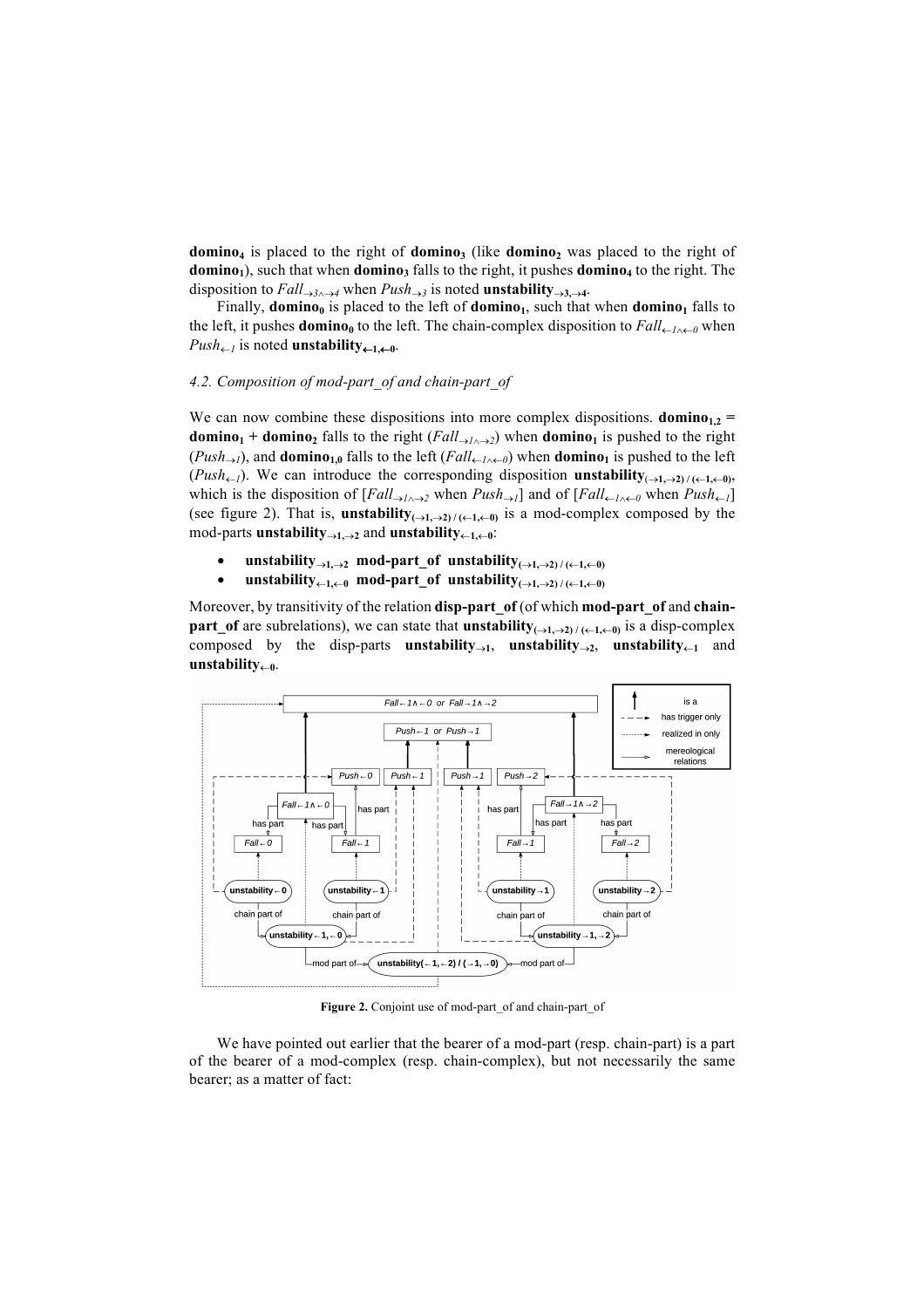- The bearer of the chain-complex **unstability** $\leftarrow$ **1,** $\leftarrow$ **0** is **domino**<sub>1,0</sub>; whereas the bearer of its chain-parts **unstability** $\leftarrow$ **1** and **unstability** $\leftarrow$ **0** are **domino1** and domino<sub>0</sub>, respectively.
- The bearer of the mod-complex **unstability** $(\leftarrow 1, \leftarrow 0) / (\rightarrow 1, \rightarrow 2)$  is **domino**<sub>0,1,2</sub>; whereas the bearers of its mod-parts **unstability**<sub>( $\leftarrow$ 1, $\leftarrow$ 0) and **unstability** $(\rightarrow$ 1, $\rightarrow$ 2)</sub> are **domino**<sub>1,0</sub> and **domino**<sub>1,2</sub>, respectively.

#### *4.3. Further compositions*

We could also express a large variety of dispositions thanks to the various parthood relations introduced here. For example, **domino**<sub>1,3</sub> has a disposition to  $[Fall_{\rightarrow}1_{\land\rightarrow3}$  when  $Push_{\rightarrow I \wedge \rightarrow 3}$  and to  $[Fall_{\leftarrow I \wedge \leftarrow 3}$  when  $Push_{\leftarrow I \wedge \leftarrow 3}$ , which is the mod-complex **unstability** $(0, 1; \rightarrow 3)$  / $(0, 1; \leftarrow 3)$ , composed by the add-complexes **unstability unstability** $\leftarrow$ 1: $\leftarrow$ 3.

To illustrate other configurations, consider the domino arrangement on Figure 1b. **domino**<sub>5</sub> is placed on the left of **domino**<sub>6</sub> and **domino**<sub>7</sub>, in-between, such that if **domino**<sub>5</sub> falls to the right, then both **domino**<sub>6</sub> and **domino**<sub>7</sub> also fall to the right. There is an underlying disposition to  $Fall_{\rightarrow 5\land \rightarrow 6\land \rightarrow 7}$  when  $Push_{\rightarrow 5}$ , which is the add-complex **unstability** $(0, 5, 0)$ : $(0, 5, 0)$  composed by the chain-complexes **unstability unstability** $\rightarrow$ 5, $\rightarrow$ 7. Now, **domino**<sub>8</sub> is placed on the right of **domino**<sub>6</sub> and **domino**<sub>7</sub>, such that if either **domino**<sub>6</sub> *or* **domino**<sub>7</sub> falls to the right, then **domino**<sub>8</sub> also falls to the right. The underlying disposition to  $[Fall_{\rightarrow 6\land \rightarrow 8}$  when  $Push_{\rightarrow 6}$  and to  $[Fall_{\rightarrow 7\land \rightarrow 8}$  when  $Push_{\rightarrow 7}$ is the mod-complex **unstability** $(\rightarrow 6, \rightarrow 8) / (\rightarrow 7, \rightarrow 8)$  composed by the chain-complexes **unstability** $\rightarrow$ <sup>6</sup>, $\rightarrow$ 8 and **unstability** $\rightarrow$ 7, $\rightarrow$ 8.

Suppose now that **domino**<sub>8</sub> is more massive, such that it needs both **domino**<sub>6</sub> and **domino**<sub>7</sub> to fall to the right for **domino**<sub>8</sub> to also fall to the right. The underlying disposition to  $Fall_{\rightarrow 6\land \rightarrow 7\land \rightarrow 8}$  when  $Push_{\rightarrow 6\land \rightarrow 7}$  is the chain-complex **unstability**( $\rightarrow 6: \rightarrow 7$ ),  $\rightarrow 8$ composed by the add-complex **unstability** $\rightarrow$ 6: $\rightarrow$ 7 as well as by **unstability** $\rightarrow$ 8.

Finally, we could compose dispositions in more intricate ways, mixing **mod-part\_of**, **add-part of** and **chain-part of** – consider for example the disposition **unstability**<sub> $[(\rightarrow 6:\rightarrow 7), \rightarrow 8]$  / $[(\leftarrow 6:\leftarrow 7), \leftarrow 5]$  to  $[Fall_{\rightarrow 6\land \rightarrow 7\land \rightarrow 8}$  when  $Push_{\rightarrow 6\land \rightarrow 7}$  and to</sub>  $[Fall_{\leftarrow 6 \wedge \leftarrow 7 \wedge \leftarrow 5}$  when  $Push_{\leftarrow 6 \wedge \leftarrow 7}$ .

#### **5. Discussion and conclusion**

This paper has presented different ways to compose dispositions together: mod-parthood and aggreg-parthood, and the subrelations of the latter add-parthood and chain-parthood. All of them are subsumed by disp-parthood, which satisfy some axioms (DISP-BEARER), (DISP-TRIGGER) and (DISP-REALIZATION); and each of those subrelations also satisfy more specific axioms.

All these relations of disposition-parthood are partial orders: they are reflexive, transitive and anti-symmetric. To be authentic mereological relations, however, they also need to satisfy axioms of composition and decomposition (see [4] for a few preliminary remarks concerning **mod-part\_of**). It can easily be seen that composition axioms can be introduced at least for some disposition-parthood relations. For any two dispositions  $\mathbf{d}_1$ and  $\mathbf{d}_2$  (with bearers  $\mathbf{b}_1$  and  $\mathbf{b}_2$ ) there exists a mod-complex noted  $(\mathbf{d}_1/\mathbf{d}_2)$  and an add-